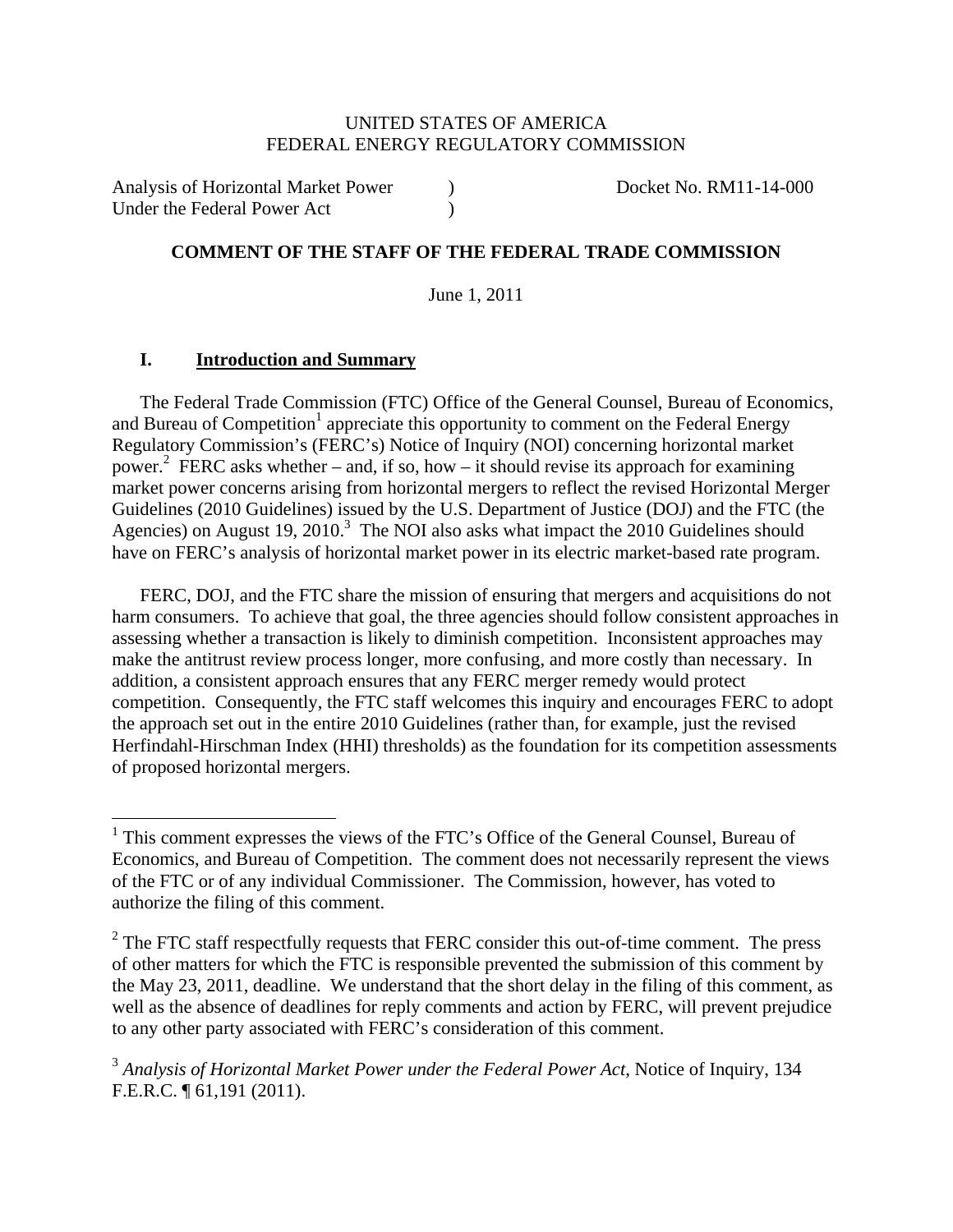The NOI highlights the 2010 Guidelines' HHI threshold revisions and asks specifically whether FERC should adopt the revised thresholds contained in the 2010 Guidelines.<sup>4</sup> We are concerned that by focusing on changes in the HHI thresholds, FERC is missing a critical thrust of the 2010 Guidelines, *viz*., that merger analysis should examine all dimensions of a transaction's likely competitive effects and should not focus unduly on market concentration. Concentration analysis in the 2010 Guidelines is just one of numerous tools used to determine whether a proposed horizontal merger threatens to lessen competition and harm consumers.<sup>5</sup>

We do not intend by this comment to advise FERC on the procedures for conducting its own merger reviews. As we discuss below, however, excessive reliance on HHIs – especially in electricity markets – can lead to conclusions that are too lenient or too restrictive in an assessment of market power. Given the characteristics of these markets, if FERC adopted the 2010 Guidelines' updated concentration thresholds but did not also revise its approach to place more emphasis on competitive effects – including examination of such effects even when the merger does not exceed the concentration screen – then it could potentially approve mergers that pose serious threats to competition, with significant harmful effects on consumers.

We recognize that, in order to apply the full Guidelines analysis, FERC may need access to information that is different from (or in addition to) that which it typically receives or requests. For example, in a 1998 comment on FERC's then-proposed Appendix A requirements, the FTC staff identified various types of information that the FTC finds useful in reviewing proposed horizontal mergers.<sup>6</sup> To the extent that FERC grapples with insufficient information for conducting a thorough merger analysis, FERC may wish to revise its Policy Statement (including Appendix A) to incorporate this additional information. FERC's existing regulations state that "[a]pplicants should provide data adequate to allow analysis under the Department of Justice/Federal Trade Commission Merger Guidelines, as described in the Policy Statement and Appendix A to the Policy Statement."<sup>7</sup> Hence, FERC's merger analysis process does not appear to preclude obtaining information sufficient to enable it to follow the 2010 Guidelines fully. FERC's alignment of its competition analysis with those of the Agencies would improve the efficiency and reliability of government-wide merger review processes in the energy sector.

Below, we identify revisions to a number of sections of the 2010 Guidelines that are likely to be most pertinent to FERC's review of horizontal electricity mergers. We conclude with a brief discussion of how following the 2010 Guidelines is likely to affect FERC's assessments of market-based rates.

 $^7$  NOI P 5.

<sup>4</sup> *Id*. PP 12, 15-18.

<sup>5</sup> *Compare* 2010 Guidelines ¶ 5.3 *with* the remainder of the Guidelines.

<sup>6</sup> *See* Comment of the Staff of the Bureau of Economics, Federal Trade Commission, Docket No. RM98-4-000, Parts II and III (Sept. 11, 1998), *available at* http://ftc.gov/be/v980022.shtm; *see also infra* note 36.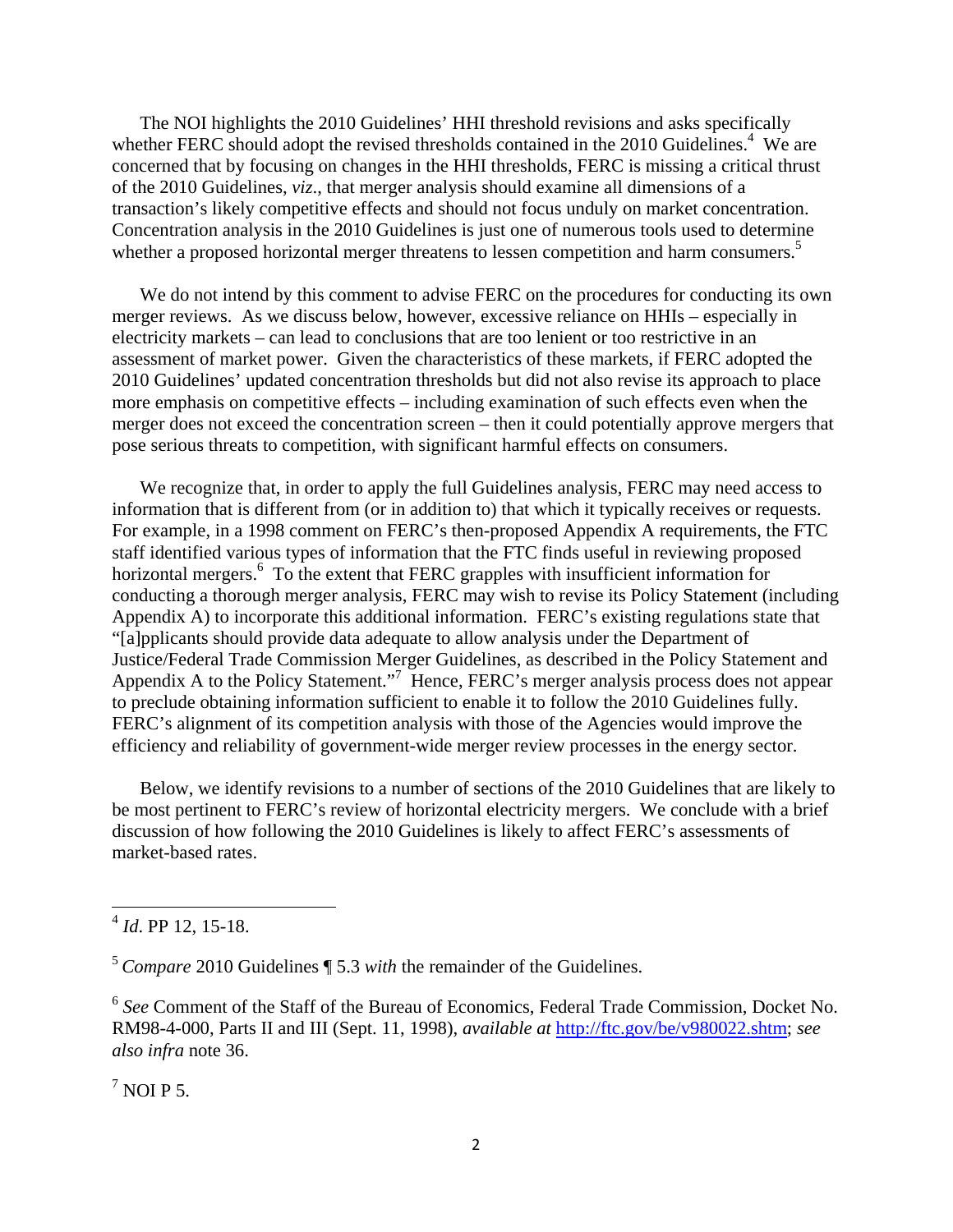## **II. Interest of the Federal Trade Commission**

The FTC is an independent agency of the United States Government responsible for maintaining competition and safeguarding the interests of consumers, both through enforcement of the antitrust and consumer protection laws and through competition policy research and advocacy. The FTC often analyzes regulatory or legislative proposals that may affect competition or allocative efficiency in the electric power industry. The FTC also reviews proposed mergers that involve electric and natural gas utility companies, as well as other parts of the energy industry. In the course of this work, as well as in antitrust and consumer protection research, investigations, and litigation, the FTC applies established legal and economic principles and recent developments in economic theory and empirical analysis. The energy sector, including the electric power industry, has been an important focus of the FTC's antitrust enforcement and competition advocacy.<sup>8</sup> The FTC's competition advocacy program has produced two staff reports on electric power industry restructuring issues at the wholesale and retail levels.<sup>9</sup> The FTC staff also contributed (as did FERC staff) to the work of the Electric Energy Market Competition Task Force, which issued a *Report to Congress* in 2007.10 In addition, the FTC has held public conferences on energy topics, including *Energy Markets in the*  21st Century (April 10-12, 2007)<sup>11</sup> and *Carbon Offsets & Renewable Energy Certificates* (January 8, 2008).<sup>12</sup>

order), *available at* http://wwwftc.gov/os/2001/05/dtemcndo.pdf; and *PacifiCorp/Peabody Holding* (1998) (consent agreement), *available at* http://www.ftc.gov/os/1998/02/9710091.agr.htm. (The FTC subsequently withdrew the

*PacifiCorp* settlement when the seller accepted an alternative acquisition offer that did not pose a threat to competition.)

9 FTC Staff Report, *Competition and Consumer Protection Perspectives on Electric Power Regulatory Reform: Focus on Retail Competition* (Sept. 2001), *available at* http://www.ftc.gov/reports/elec/electricityreport.pdf; FTC Staff Report, *Competition and Consumer Protection Perspective on Electric Power Regulatory Reform* (July 2000), *available at* http://www.ftc.gov/be/v000009.htm (compiling previous comments from the FTC staff provided to various state and federal agencies).

<sup>10</sup> *See* http://www.ferc.gov/legal/fed-sta/ene-pol-act/epact-final-rpt.pdf.

11 Conference materials *available at*

http://www.ftc.gov/bcp/workshops/energymarkets/index.shtml.

12 Conference materials *available at*

<sup>8</sup> *See, e.g.*, Opening Remarks at the FTC Conference on *Energy Markets in the 21st Century: Competition Policy in Perspective* (Apr. 10, 2007), *available at* http://www.ftc.gov/speeches/majoras/070410energyconferenceremarks.pdf. FTC merger cases involving electric power markets have included the *DTE Energy/MCN Energy* (2001) (consent

http://www.ftc.gov/bcp/workshops/carbonoffsets/index.shtml. Other programs have included the FTC's public workshop on *Market Power and Consumer Protection Issues Involved with Encouraging Competition in the U.S. Electric Industry*, held on September 13-14, 1999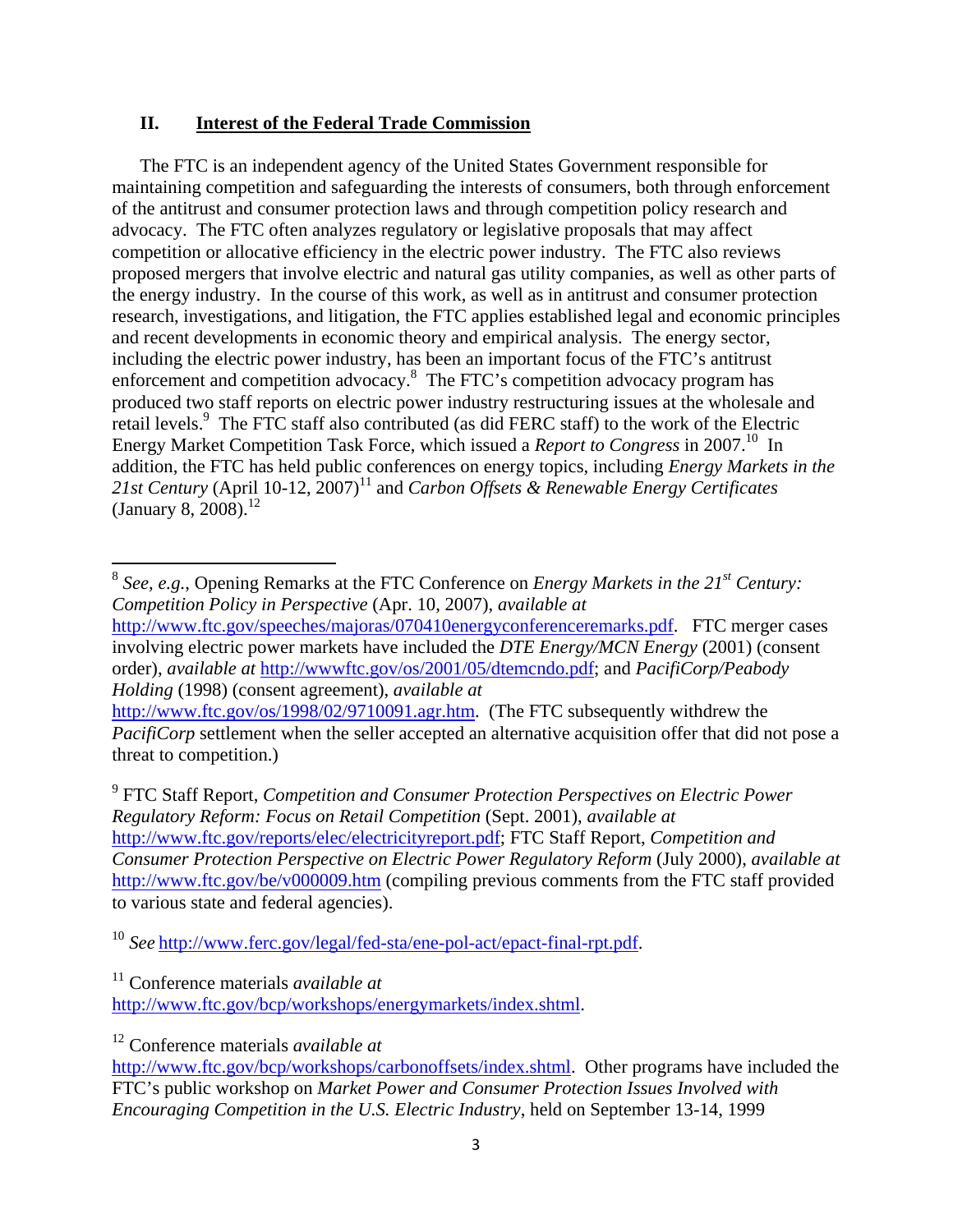The FTC and its staff have filed numerous competition advocacy comments with FERC – including comments closely related to the present inquiry – and have participated in FERC technical conferences on market power issues. For example, in March 2007, the Deputy Director for Antitrust in the FTC's Bureau of Economics served as a panelist for a technical conference on FERC's merger and acquisition review standards under Federal Power Act Section 203 (Docket No. AD07-2-000). In March 2010, the FTC submitted comments on FERC's proposed rule concerning FERC's competitive assessments of acquisitions of minority interests in other firms (Docket No. RM09-16-000), which is an issue addressed by the 2010 Guidelines.<sup>13</sup>

Similarly, the FTC submitted comments in December 2009 in FERC's proceedings on possible elements of a National Action Plan on Demand Response (Docket No. AD09-10-000)<sup>14</sup> and on transmission planning processes (Docket No. AD09-8-000).<sup>15</sup> In March 2010, the FTC filed a comment on performance metrics for RTOs and ISOs (Docket No. AD10-5-000),  $^{16}$  and more recently the FTC staff commented in response to FERC's Notice of Proposed Rulemaking concerning integration of variable energy resources (Docket No. RM10-11-000).<sup>17</sup> The FTC also has commented on FERC's initiatives to promote wholesale electricity competition and on various state issues associated with restructuring the electric power industry.<sup>18</sup>

# **III. The Role of Concentration and Market Definition in Identifying Anticompetitive Effects**

The NOI focuses on the 2010 Guidelines' revisions to concentration thresholds. It is easy to understand why there is a tendency to place such an emphasis on concentration measures. Information bearing on concentration often is relatively easy to obtain quickly but, because it is quantitative, such information may carry a potentially misleading aura of precision as an

<u> 1989 - Johann Stoff, amerikansk politiker (d. 1989)</u>

(workshop materials *available at* http://www/ftc.gov/bcp/elecworks/index.shtm); and the Department of Justice and FTC workshop on *Electricity Policy*, held on April 23, 1996.

<sup>13</sup> This comment is available at http://www.ftc.gov/os/2010/03/V090008ferc.PDF.

<sup>14</sup> This comment is available at  $\frac{http://www.ftc.gov/os/2009/12/V100002ferc.pdf.}$ 

<sup>15</sup> This comment is available at http://www.ftc.gov/os/2009/12/V100001ferc.pdf.

<sup>16</sup> This comment is available at http://www.ftc.gov/os/2010/03/100319performancemetrics.pdf.

<sup>17</sup> This comment is available at http://www.ftc.gov/os/2011/03/110304fercenergyresources.pdf.

<sup>18</sup> *See*, *e.g*., Federal Trade Commission, Comment before the Federal Energy Regulatory Commission on Wholesale Competition in Regions with Organized Electric Markets, FERC Docket Nos. RM07-19-000 and AD07-7-000 (Apr. 17, 2008), *available at* http://www.ftc.gov/be/v070014b.pdf. A listing of FTC and FTC staff competition advocacy comments to federal and state regulatory agencies (in reverse chronological order) is available at http://www.ftc.gov/opp/advocacy\_date.shtm.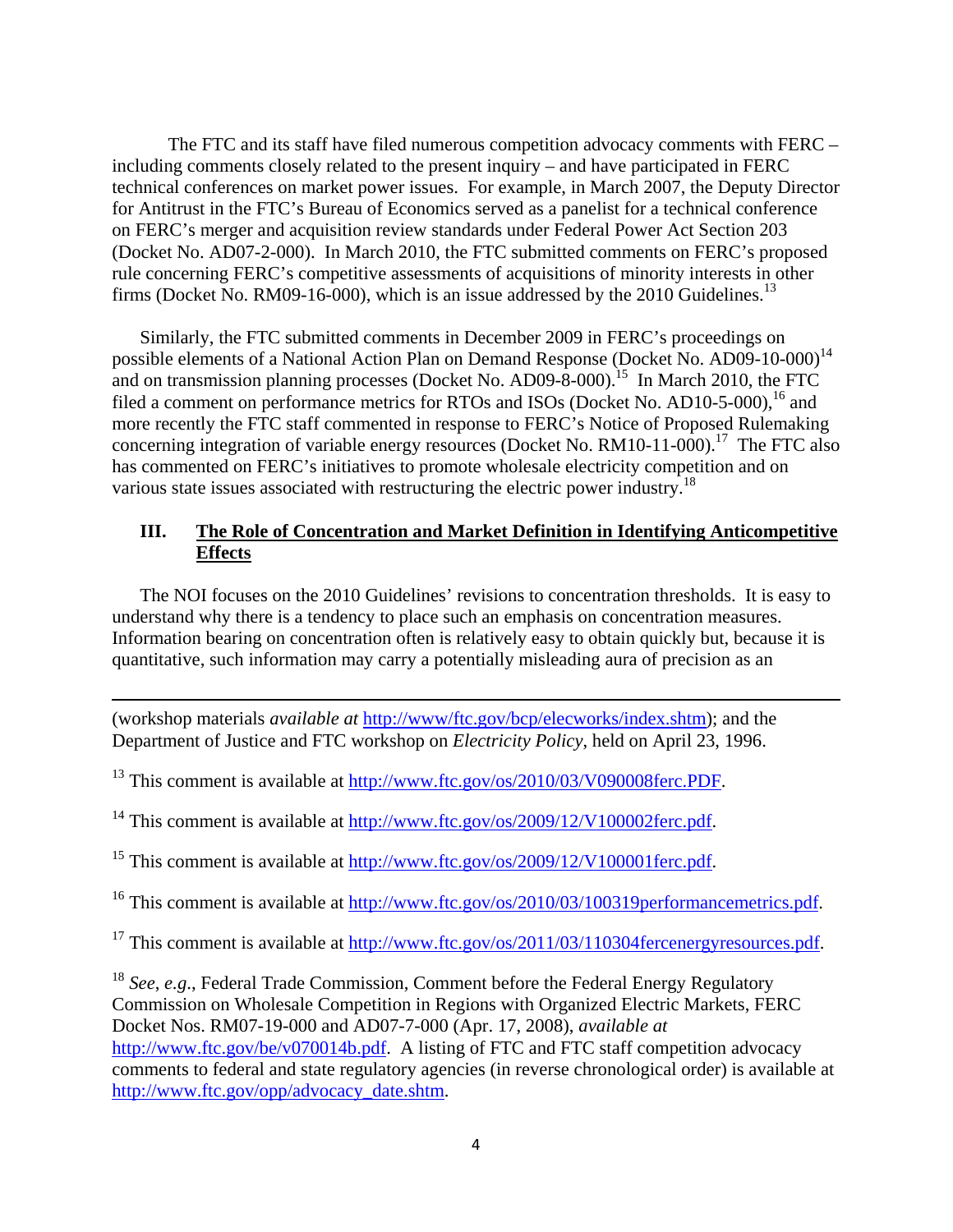indicator of market power or the potential for its exercise. Experience has taught the Agencies that merger analysis should not rely on a single measurement. "The measurement of market shares and market concentration is not an end in itself, but is useful to the extent it illuminates the merger's likely competitive effects."<sup>19</sup> Relying on concentration alone (under either the 1992 or the 2010 concentration thresholds) to determine whether a transaction is likely to substantially lessen competition is an insufficient approach that is prone to error. Merger analysis should be a fact-specific process in which analysts use a variety of tools and forms of evidence to determine whether a merger may substantially lessen competition. Accordingly, "[t]he Agencies consider any reasonably available and reliable evidence to address the central question of whether a merger may substantially lessen competition."<sup>20</sup>

The Agencies often calculate an HHI to measure market concentration, which is derived by summing the squares of individual firms' market shares. Both the post-merger HHI and the HHI increase resulting from the merger are considered. The HHI thresholds, however, do not "provide a rigid screen to separate competitively benign mergers from anticompetitive ones, although high levels of concentration do raise concerns."<sup>21</sup> Rather, the Guidelines' thresholds "provide *one way* to identify some mergers unlikely to raise competitive concerns and some others for which it is particularly important to examine whether other competitive factors confirm, reinforce, or counteract the potentially harmful effects of increased concentration."<sup>22</sup>

Overreliance on HHIs, particularly in electricity markets, can yield conclusions that are too lenient or too restrictive in an assessment of market power. Among the distinguishing characteristics of electricity markets are the prevalence of relatively inelastic demand, capacityconstrained firms, transmission congestion, and long-term supply contracts. For example, inelastic demand tends to make supply restrictions more profitable, thereby increasing the risk of substantial consumer harm associated with any given HHI level. Although demand can be expected to be somewhat more responsive to wholesale price changes in the future – as demand response technologies and dynamic prices at the retail level are implemented – that alone is unlikely to make HHIs so robust a predictor of competitive effects that other indicators can be neglected. In addition, when suppliers are capacity-constrained, a decision by one or more sellers to restrict supply is less likely to be undermined by increased output on the part of rival suppliers. This also increases sellers' incentives to restrict supply beyond what a given HHI level would lead one to expect. Transmission congestion is a particular form of capacity constraint with the same increased risk of substantial anticompetitive effects and harm to consumers. Conversely, the presence of existing supply contracts with long durations tends to lessen the risk of substantial consumer harm from high HHIs by reducing the profitability of efforts to restrict supply in spot markets. The profitability is reduced because the higher spot

 $19$  2010 Guidelines, § 4.

<sup>20</sup> *Id*. § 2.

 $^{21}$  *Id.* § 5.3.

<sup>22</sup> *Id*. (emphasis added).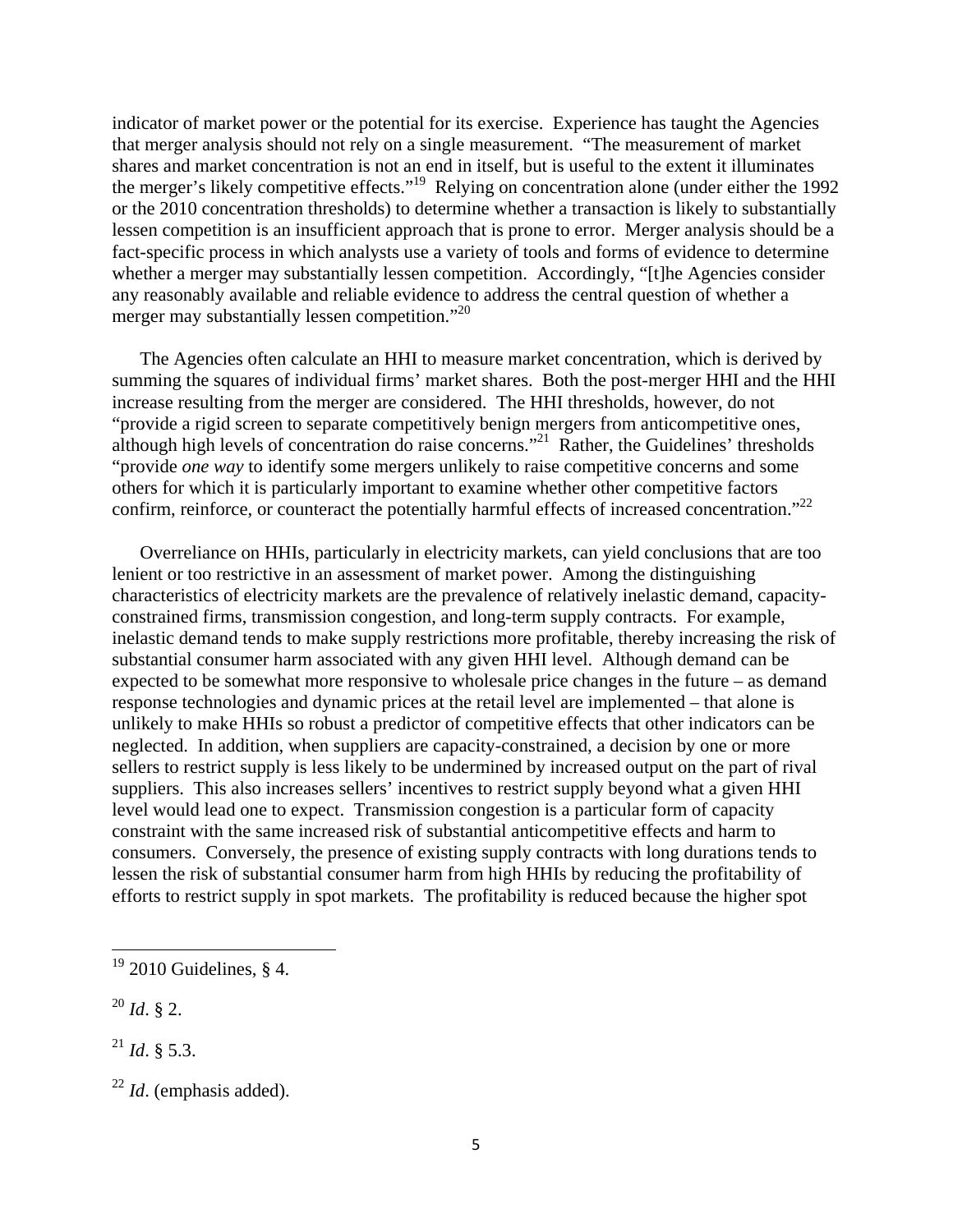market price applies to less output when some of the output has already been committed at a lower price. $23$ 

The Guidelines also focus on alternatives available to customers as the basis for the use of the "hypothetical monopolist" test that the Agencies employ to define a relevant market. Section 4 of the 2010 Guidelines presents the hypothetical monopolist test, offers several examples, and identifies significant alternative ways to apply this test in different circumstances. Strict market definition, however, is not the only appropriate starting point for merger analysis, and in some situations it may not even be a required element of the analysis. Some transactions may present evidence of anticompetitive effects that is itself useful in identifying relevant markets.<sup>24</sup> Some of the analytical tools used by the Agencies to determine competitive effects do not rely on market definition, although they do focus on competitive alternatives to which customers can turn.<sup>25</sup>

# **IV. Evidence and Theory of Competitive Effects**

To emphasize the insights developed since the 1992 Guidelines were issued, the 2010 Guidelines contain a new Section 2 on evidence of adverse competitive effects. The Agencies have found this type of evidence useful in predicting the likely competitive effects of mergers. The new section discusses market shares and concentration as one of several indicators of a merger's potential competitive effects. The 2010 Guidelines include the observation that presumptions of market power based on concentration measures can be "rebutted by persuasive evidence showing that the merger is unlikely to enhance market power.<sup>"26</sup> Other types of evidence listed in new Section 2 include the actual effects observed in a consummated merger, direct comparison based on experience, substantial head-to-head competition, and the potentially disruptive role of a merging party.<sup>27</sup> We believe that consideration of these types of evidence would enrich FERC's competition analysis of mergers. FERC also may identify additional types of evidence of competitive effects that have special significance in electricity mergers.

A thorough assessment of a merger's competitive effects requires consideration of the probable unilateral and coordinated effects of the transaction. The elimination of competition

23 For additional explanations of the potential effects of existing contracts on market power, *see* David Newbery, "Predicting Market Power in Wholesale Electricity Markets," European Univ. Inst., Robert Schuman Centre for Advanced Studies, Loyola de Palacio Programme on Energy Policy EUI Working Paper RSCAS 2009/03 (2009), *available at* http://cadmus.eui.eu/bitstream/handle/1814/10620/EUI\_RSCAS\_2009\_03.pdf?sequence=1. Distinguishing aspects of electricity markets are also discussed in the Electric Energy Market Competition Task Force's *Report to Congress*, *supra* note 10, Chs. 3 and 4.

 $24$  2010 Guidelines, § 4.

<sup>25</sup> *Id*.

<sup>26</sup> *Id*. § 2.1.3.

 $27$  This list is illustrative but not comprehensive.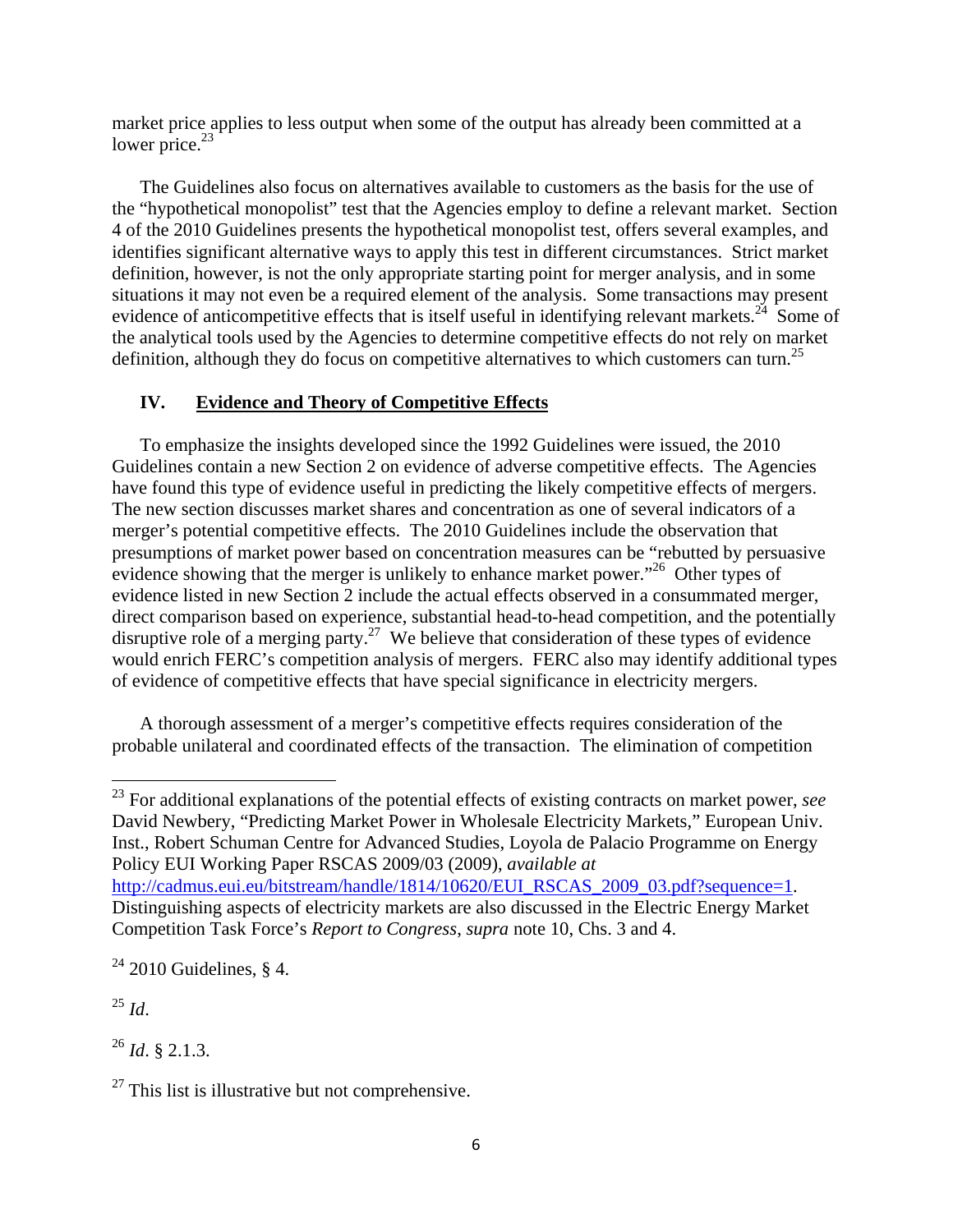between two firms (unilateral effects) may by itself constitute a substantial lessening of competition. Section 6 of the 2010 Guidelines discusses several common types of unilateral effects. One such effect, "unilateral output suppression strategy," exemplifies a type of concern that can arise in electricity markets:

A unilateral output suppression strategy is more likely to be profitable when (1) the merged firm's market share is relatively high; (2) the share of the merged firm's output already committed for sale at prices unaffected by the output suppression is relatively low; (3) the margin on the suppressed output is relatively low; (4) the supply responses of rivals are relatively small; and (5) the market elasticity of demand is relatively low.<sup>28</sup>

Although FERC has recognized that a merger could give the merged firm the incentive and ability to undertake a unilateral output suppression strategy, FERC has stated that it would examine the potential for such a strategy only if concentration thresholds were exceeded.<sup>29</sup> Under the 2010 Guidelines, however, the Agencies may consider the risks of such a strategy, even if the merger does not exceed the market concentration screens. Thus, as we said above, if FERC adopted the 2010 Guidelines' updated concentration thresholds but did not also revise its approach to place more emphasis on competitive effects – including examination of such effects even when the merger does not exceed the concentration screen – then it could potentially approve mergers that pose serious threats to competition. Where the factors raising concerns about unilateral output suppression are present in electricity markets, FERC should be particularly attentive to the anticompetitive effects of mergers – even when post-merger concentration levels are below the thresholds set forth in the 2010 Guidelines.

Coordinated anticompetitive effects also occur when a merger affects the supply decisions of the firms remaining in the post-merger market in ways that harm consumers. Outright collusion is one important kind of coordinated effect, but less explicit forms of coordination can also significantly lessen competition. Section 7 of the 2010 Guidelines discusses coordinated effects.

An important update in the 2010 Guidelines is increased attention to competitive effects on dimensions of competition other than price, including product variety, product quality, and innovation.30 As electricity markets move beyond the one-product-fits-all model, this aspect of merger analysis will likely become more important to FERC.

### **V. Other Features of the 2010 Guidelines that Bear on Proper Merger Analysis**

We also highlight certain other sections of the 2010 Guidelines that describe important elements of the Agencies' merger review process and should enrich FERC's analysis of mergers.

 $28$  2010 Guidelines, § 6.3.

<sup>29</sup> FPA Section 203 Supplemental Policy Statement, 120 F.E.R.C. ¶ 61,060, P 60 (2007), *order on clarification*, 122 F.E.R.C. ¶ 61,157 (2008).

 $30\,2010$  Guidelines, § 6.4.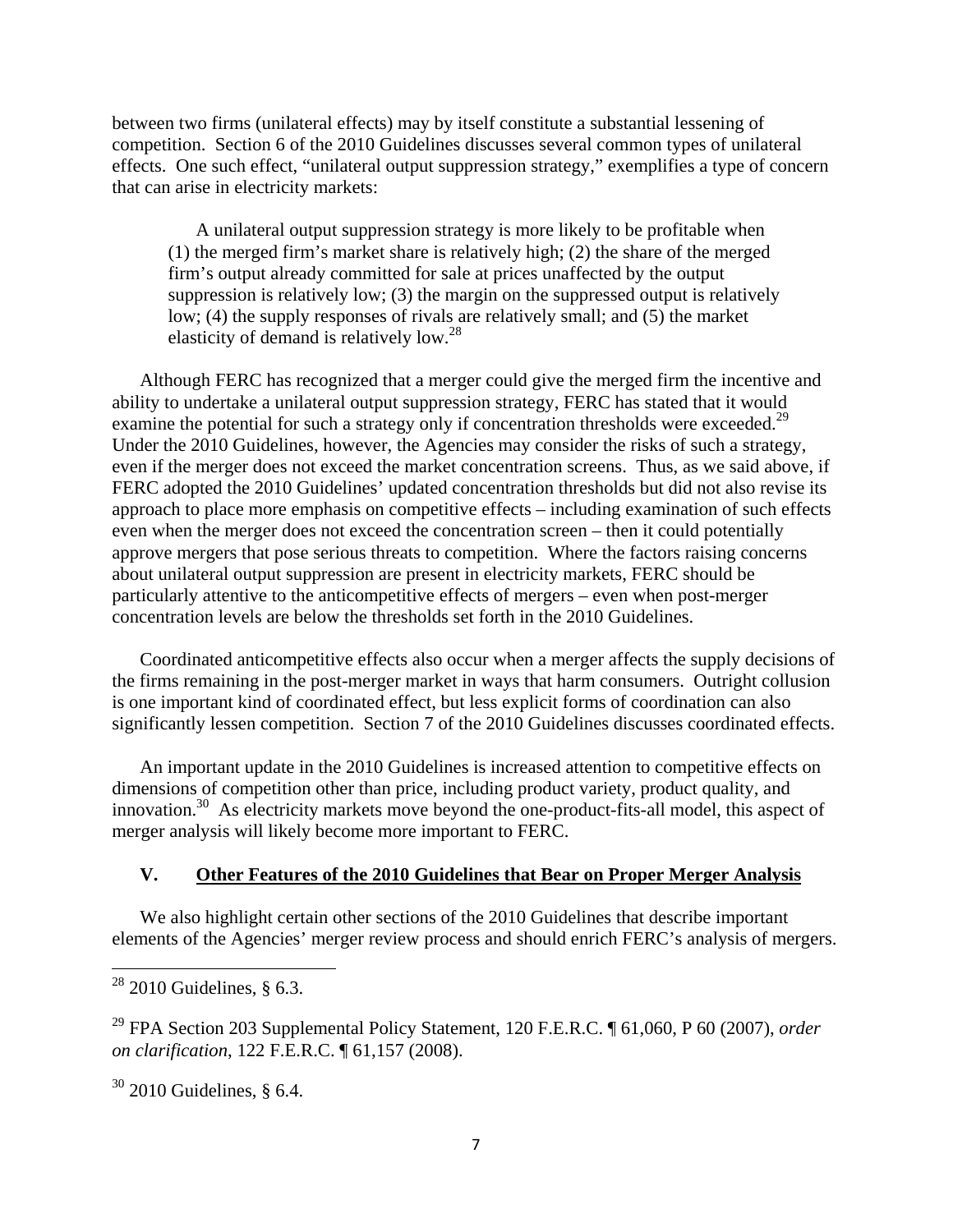We address several of these topics because the revisions in the 2010 Guidelines also address them. Not all of these sections will be relevant to every merger or acquisition under review, but any of them may be applicable depending on the characteristics of the transaction.

### **A. Powerful Buyers and Monopsony**

The 2010 Guidelines include a new Section 8 on the competitive effects analysis involved when powerful buyers are present. This section points out that powerful buyers may be able to negotiate to avoid some or all anticompetitive effects of a merger. "However, the Agencies do not presume that the presence of powerful buyers alone forestalls adverse competitive effects flowing from the merger."<sup>31</sup> The Agencies examine the choices available to powerful buyers and how those choices would change due to the merger. The Agencies also examine whether the negotiating strengths of some buyers impact the competitive effects of a merger on other buyers.

The 2010 Guidelines also contain a new Section 12 on the competitive effects of mergers of competing buyers. This analysis focuses on alternatives available to suppliers (rather than customers) when a merger reduces the number of buyers. In the analysis of mergers of competing buyers, the "hypothetical monopolist" test based on a price increase – which is at the core of the usual 2010 Guidelines analysis of mergers of suppliers – is converted to a "hypothetical monopsonist" test based on a price decrease.

## **B. Entry and Efficiencies**

The 2010 Guidelines discuss entry<sup>32</sup> and merger-specific efficiencies<sup>33</sup> as market conditions and effects that may alleviate concerns about adverse competitive effects of a merger. Given the capital-intensive nature of many investments in the energy industry (other than some demandside resources), and the resulting long lead times often required, reliance on entry to address adverse effects on competition would seem to be the exception, not the rule. Nonetheless, the Guidelines recognize that easy, rapid, and substantial entry into the relevant market could discipline efforts by the merged firm to exercise unilateral market power, or by the firms remaining in the market post-merger to coordinate their behavior.

Efficiencies generated by a merger could enhance competition by spurring innovation, reducing costs, or improving quality. Normally, however, competition itself spurs these efforts. Thus, efficiencies carry weight in merger analysis only when they would not be achieved absent the merger (or a comparably anticompetitive alternative). The Agencies are likely to view efficiency claims substantiated by analogous past experience as most persuasive as to whether the asserted efficiencies suffice to counteract any harm to customers from the transaction.

 <sup>31</sup> *Id*. § 8.

 $32$  *Id.* § 9.

 $33$  *Id.* § 10.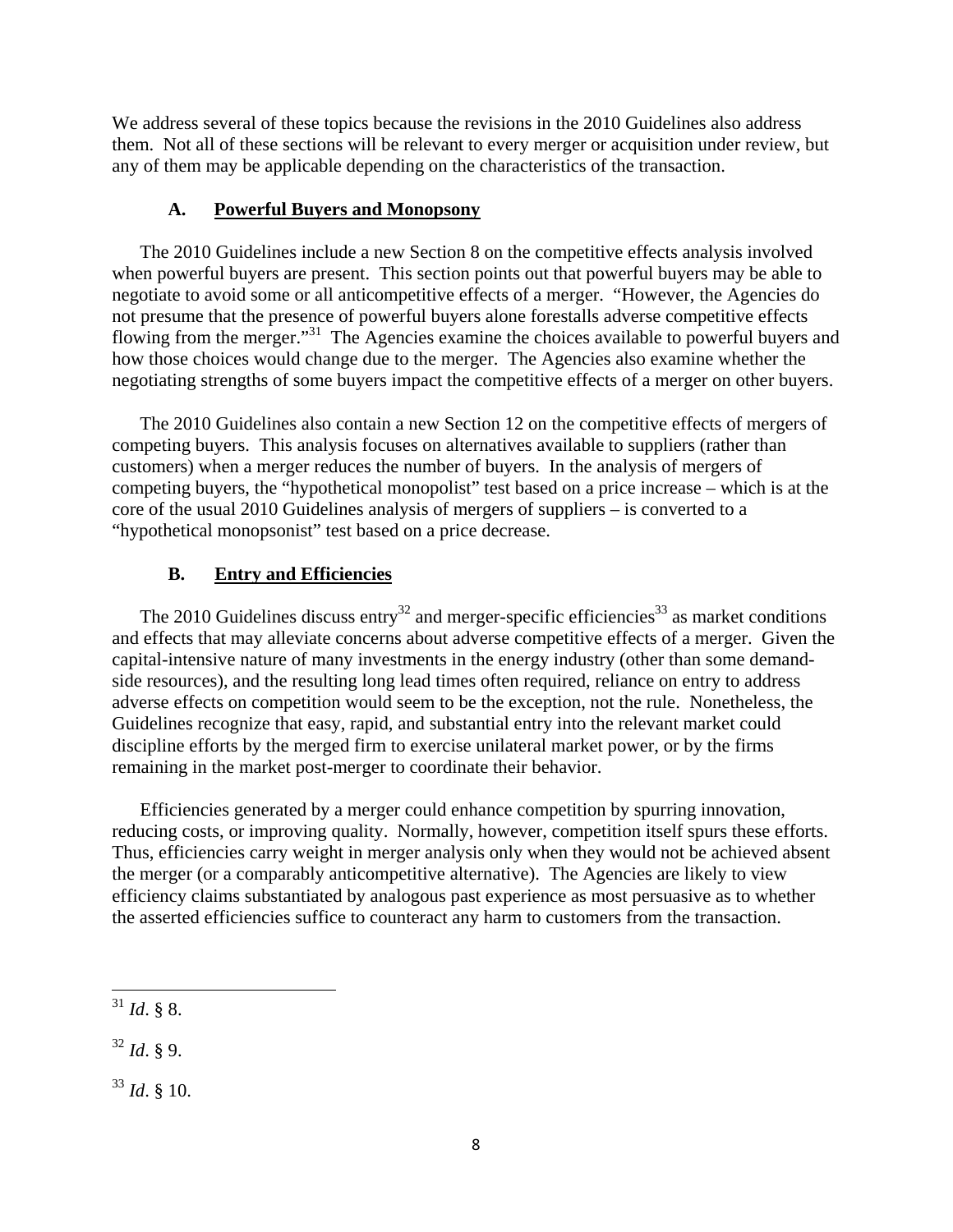## **C. Partial Acquisitions**

The new partial acquisitions section of the 2010 Guidelines identifies significant potential anticompetitive effects due to partial acquisitions, even when the partial acquisition does not necessarily constitute a transfer of control to the acquirer.<sup>34</sup> The Agencies will consider all ways in which a partial acquisition may affect competition. Three aspects of a partial acquisition's competitive impact are of particular concern: (1) the acquirer's influence over the competitive conduct of the target firm, (2) reductions in the incentives of the acquiring and target firms to compete with each other, and (3) access by the acquiring firm to non-public, competitively significant information about the target firm.<sup>35</sup>

## **D. Information for 2010 Guidelines Analysis of Mergers**

The 2010 Guidelines discuss sources of evidence to be obtained from merging parties, customers, and other industry participants and observers. The FTC staff provided a similar list of information sources and types in a 1998 comment to FERC concerning FERC's then-proposed revised filing requirements for merger applications in the electric industry.<sup>36</sup> That earlier discussion remains relevant as FERC undertakes merger analysis pursuant to the 2010 Guidelines. Moreover, given the detailed information available about electricity power flows and transmission conditions, FERC may gain insights about the competitive effects of mergers from computer modeling of merger effects under diverse scenarios. The FTC staff's 1998 comment also addressed this potential source of improved merger analysis.<sup>37</sup>

<sup>36</sup> *See* Comment of the Staff of the Bureau of Economics, *supra* note 6, esp. Parts II and III. That comment highlighted the following information sources used by the Agencies in merger investigations: (1) internal documents of the merging parties (including, *e.g.*, planning and marketing documents; merger assessments; evaluations of current and projected technologies; cost, quality, and reliability comparisons of firms and their individual production facilities; and joint venture documentation); (2) documents from third parties, including industry trade associations; (3) depositions of party and third-party executives and consultants; (4) relevant previous antitrust cases (including collusion cases involving the same firms or the same industry); (5) financial analysts' reports; (6) employees' notes concerning contacts with competitors; (7) consultants' reports on competitive conditions in the industry; (8) documents from, and interviews with, executives of failed entrants, prospective entrants, and fringe firms; (9) filings before other government agencies that bear on relevant competitive conditions; and (10) documents from and interviews with customers.

<sup>37</sup> *Id*. Parts IV and V.

 <sup>34</sup> *Id*. § 13.

<sup>35</sup> For a more extensive discussion of these issues in the context of the electricity industry, *see* the FTC's 2010 comment on FERC's proposed rule concerning competitive assessments of firms' acquisitions of minority interests in other companies, *supra* note 13.